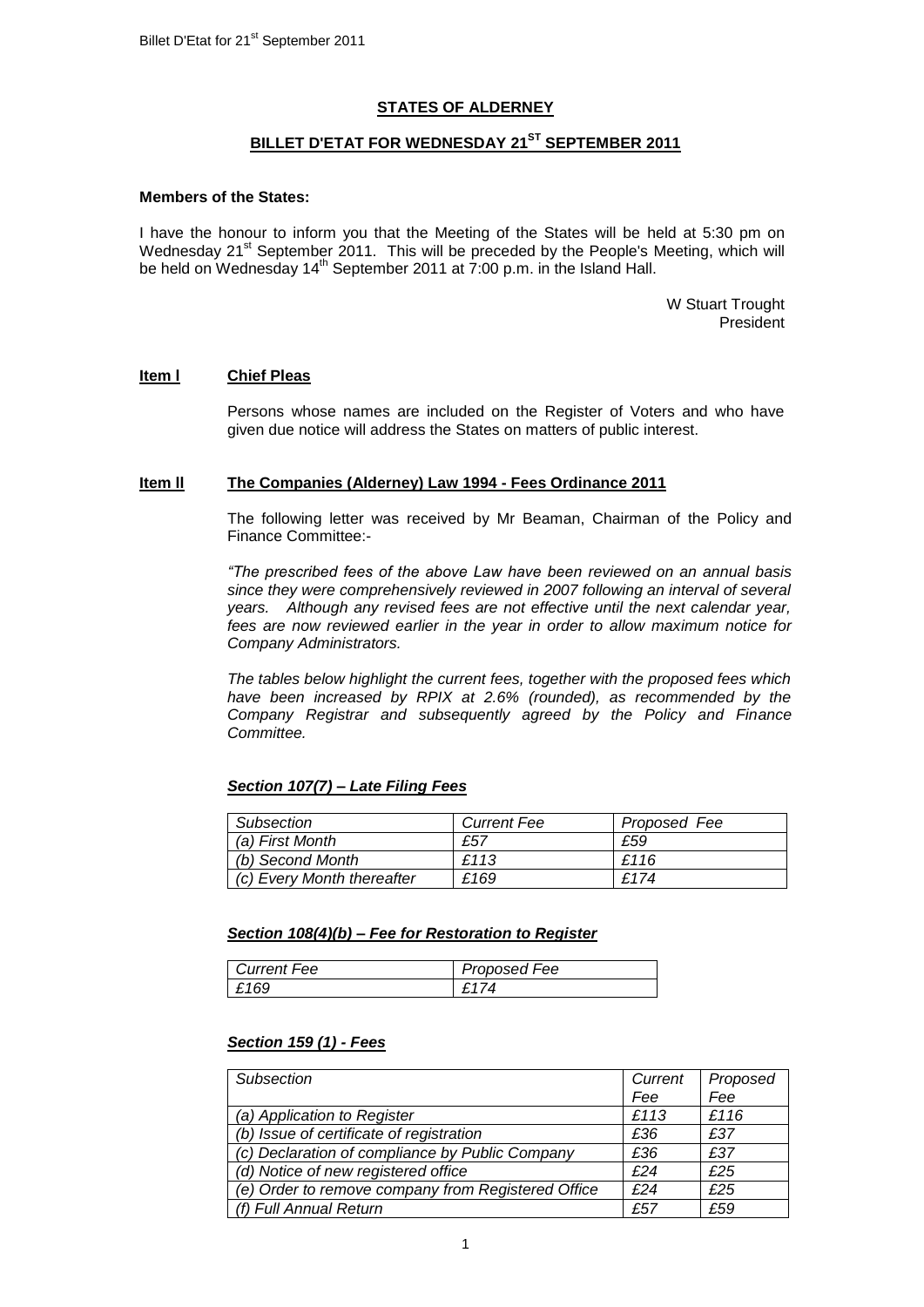| (g) Abbreviated Annual Return                             | £57 | £59 |
|-----------------------------------------------------------|-----|-----|
| (h) Special Resolution to change company name             | £36 | £37 |
| (i) Notice of Strike Off                                  | £36 | £37 |
| (i) Failure to comply with direction to change registered | f24 | f25 |
| office                                                    |     |     |
| (k) Failure to comply with direction to change company    | £24 | £25 |
| name                                                      |     |     |
| (i) Service of written demand to pay a debt               | £57 | £59 |
| (m) Issue Certificate of Good Standing                    | £41 | £43 |

## *The Companies (Alderney) Law (Fees) Ordinance 1995*

*Section 2 of this Ordinance levies certain fees not covered in the above laws.* 

| <b>Subsection</b>                                     | Current | Proposed |
|-------------------------------------------------------|---------|----------|
|                                                       | Fee     | Fee      |
| <i>(a) Return of Allotment</i>                        | £31     | £32      |
| (b) Resolution altering share capital                 | £31     | £32      |
| (c) Redemption of redeemable preference shares        | £31     | £32      |
| (d) Lodging Inspectors Report                         | £31     | £32      |
| (e) Directors Certificate of shares with no par value | £31     | £32      |
| (f) Filing of Court Order                             | £31     | £32      |
| (g) Filing of Special Resolution                      | £31     | £32      |
| (h) Company Search                                    | f11     | £12      |
| (i) Photocopying                                      | £1.15   | £1.20    |
| (j) Company Search by facsimile - in addition to (h)  | £13     | £14      |
| (k) Change of Director or Company Secretary           | £24     | £25      |

*I therefore enclose a draft Ordinance entitled "The Companies (Alderney) Law (Fees) Ordinance 2011" and should be grateful if you would place this before the States with appropriate propositions.* 

> *J. Beaman Chairman, Policy and Finance Committee"*

### **The States is asked to approve "The Companies (Alderney) Law (Fees) Ordinance 2011".**

### **Item lll Sanctions**

The following letter has been received from Mr Beaman, Chairman of the Policy and Finance Committee:-

# *"The Belarus (Freezing of Funds) (Alderney) (Amendment) Ordinance, 2011*

*Following a decision by the European Council, Council Regulation (EU) No 588/2011 was passed on the 20th June 2011, concerning restrictive measures against President Lukashenko and certain officials of Belarus, who were responsible for the violations of international electoral standards in the Presidential elections in Belarus in March and the crackdown on civil society and democratic opposition. For information this Regulation differs from the Council Regulation (EC) No 765/2006 which was implemented by The Belarus (Freezing of Funds) (Alderney) Ordinance, 2006 as it includes an arms embargo. The Belarus (Freezing of Funds) (Alderney) (Amendment) Ordinance, 2011 has been drafted by Law Officers Chambers in order to ensure that Alderney financial institutions and other bodies comply with the sanction measures and do not maintain any accounts or otherwise hold any funds or economic resources for the entities and individuals named in the HM Treasury consolidated list. A copy of the draft legislation is attached for approval.*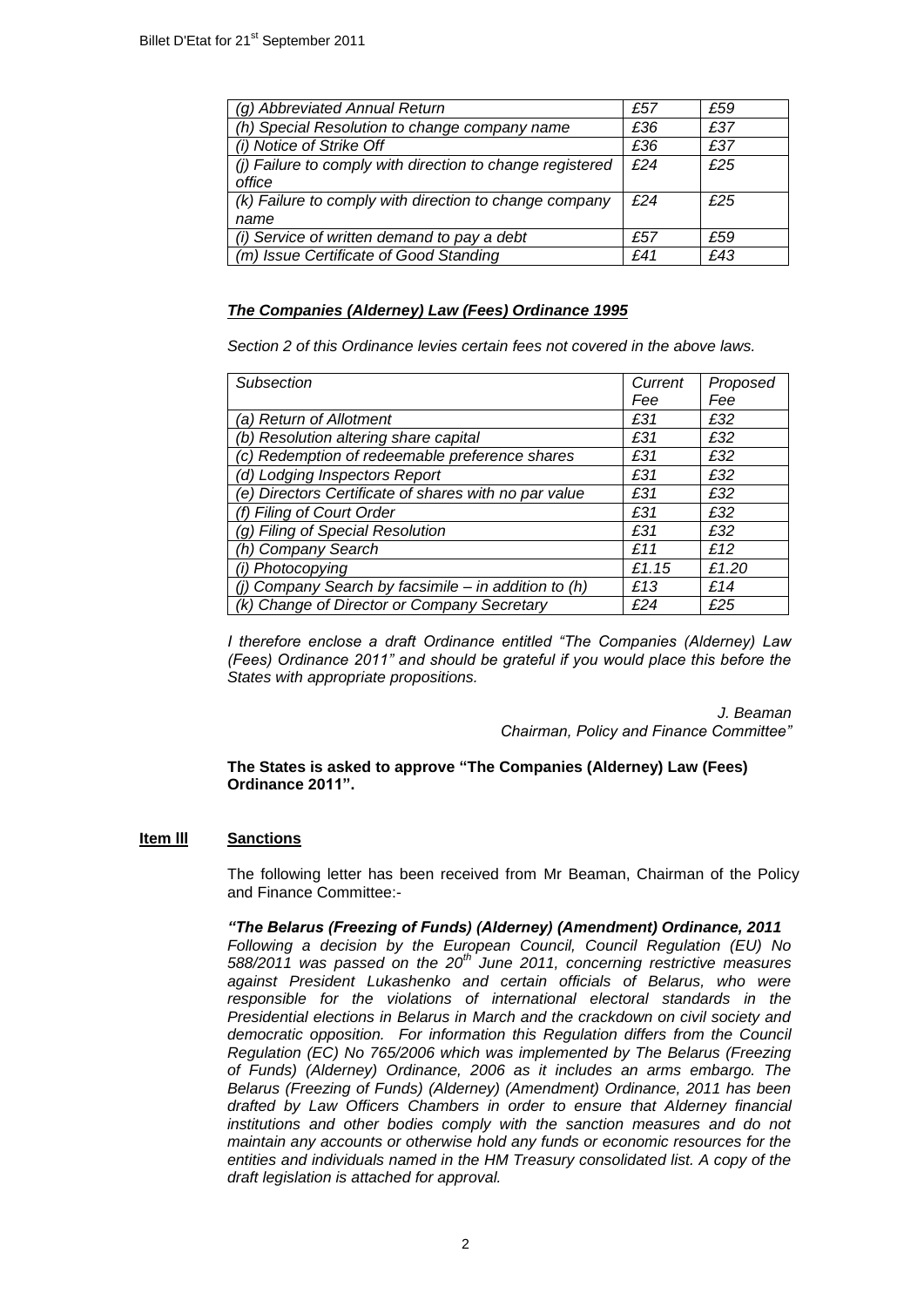### *The Afghanistan (Restrictive Measures) (Alderney) Ordinance, 2011*

*On the 17th June 2011 the United Nations Security Council adopted resolution 1988. This created a new sanctions regime targeted at the Afghan insurgency, including the Taliban. The resolution transferred the list of designated individuals and entities associated with the Taliban, who were previously listed under the UN 1267 Al Qaida and Taliban Sanctions regime to the new Afghanistan regime. UN Security Council resolution 1988 imposes a travel ban, assets freeze and arms embargo against individuals and entities who the Security Council or Sanctions Committee decides present a threat to the peace, security and stability of Afghanistan including those associated with the Taliban. UN Security Council resolutions are legally binding upon all UN Member States. The Council Decision and Regulation give effect to the UN Security Council's decision to create a new Afghanistan sanctions regime and implement the travel ban, assets freeze and arms embargo in the EU. To implement the provision of these restrictive measures we have requested that Law Officers Chambers draft appropriate legislation in order to ensure that the Island's sanction regime is in line with international developments. I attach a copy of The Afghanistan (Restrictive Measures) (Alderney) Ordinance, 2011 for approval.*

*I* would be grateful if you would place this matter before the next meeting of the *States of Alderney with an appropriate proposition.*

> *John Beaman Chairman"*

**The States is asked to approve:**

- **1. "The Belarus (Freezing of Funds)(Alderney) (Amendment) Ordinance, 2011"; and**
- **2. "The Afghanistan (Restrictive Measures) (Alderney) Ordinance, 2011".**

### **Item lV The Fees (Alderney) Law, 2011**

The following letter has been received from Mr Beaman, Chairman of the Policy and Finance Committee:-

*"When reviewing the annual fees prescribed by ordinance it became apparent that the Fees (Alderney) Law, 1989 required extensive amendment to enable fees to be charged for services provided, therefore for clarity and to avoid confusion, Law Officers Chambers were requested to draft a new Projet to clarify the powers of the States to prescribe fees annually by Ordinance.*

*The new Projet restates, with modifications, the existing powers to make provision to prescribe fees under the Fees Law as set out in the 1989 Law and also adds powers to prescribe fees under the Fees Law where the previous powers to prescribe fees were not as clear as is now provided in modern statutes.*

*I would be grateful if "The Fees (Alderney) Law, 2011", is placed before the States at its next meeting together with an appropriate proposition.*

> *John Beaman Chairman"*

**The States is asked to resolve to approve the Projet de Loi entitled "The Fees (Alderney) Law, 2011" and to request the President to seek the Sanction of Her Most Excellent Majesty in Council for it to have the force of Law in the Island of Alderney.**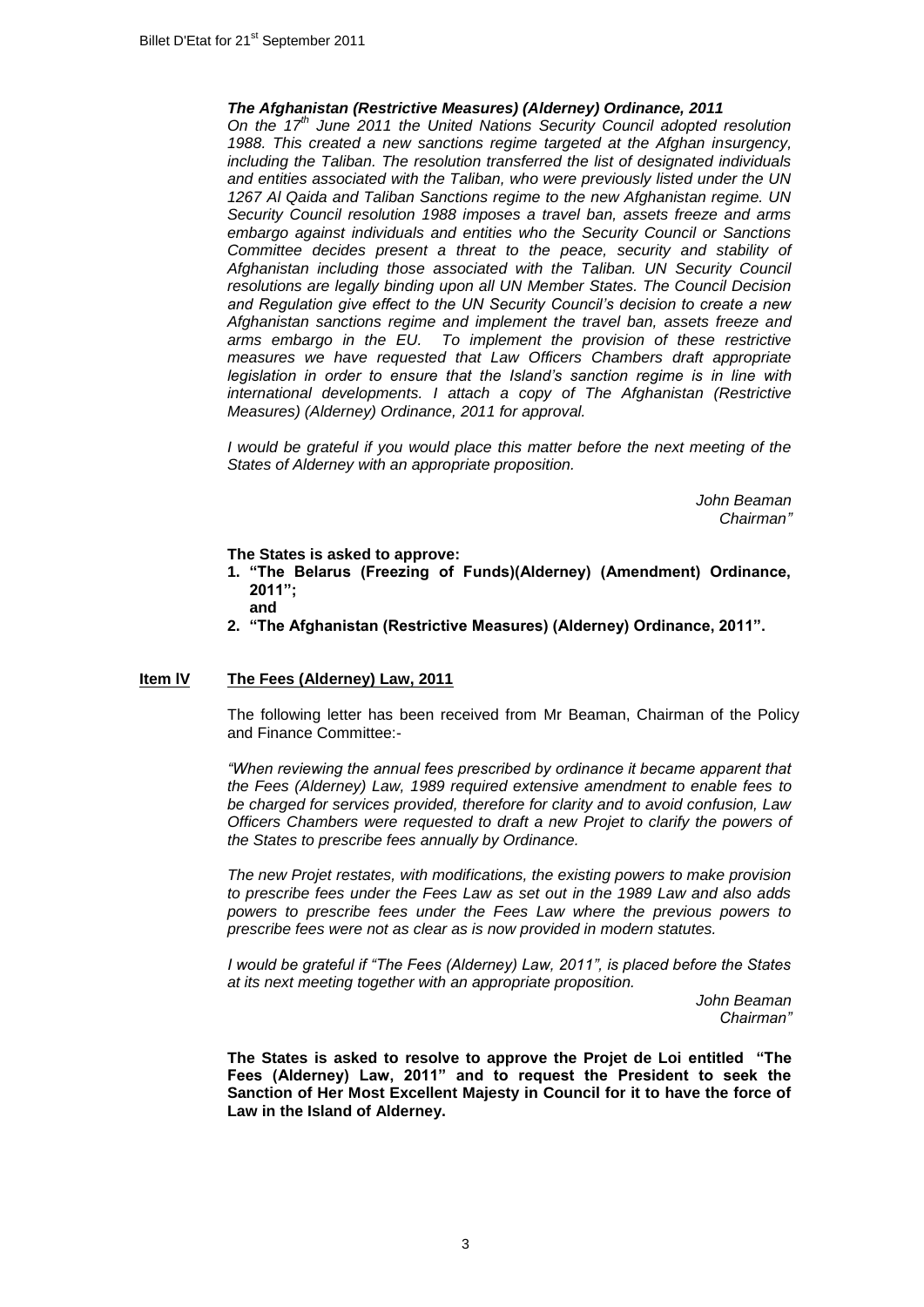### **Item V The Alderney Potable Water Project - Phase 3**

The following letter has been received from Mr Walden, Chairman of the General Services Committee:-

*"At their meeting on 20th July 2011 the States resolved to approve phase three of the potable water project, which involves the purchase and erection of water tanks at La Marette.* 

*The land at La Marette is in two parts; one part belongs to the estate of Jon Kay Mouat and the other to the heirs of Harriett Amelia Gaudion (deceased). Following discussions with the Kay Mouat family agreement has been reached for the sale and purchase of the land known as Parcel 178 – S.1, l'Aie, La Grande Blaye, Alderney. Despite extensive searches the heirs of Harriett Amelia Gaudion, owner of the land known as Parcel 81 – S.1, l'Aie, La Grande Blaye, Alderney have not been traced.*

*In order to progress this project the States is asked to approve the compulsory purchase of both parcels of land. While agreement has been reached with the Kay Mouat family for the purchase of the land, given the need to use the compulsory purchase process for the land belonging to Harriett Amelia Gaudion (deceased) the same process is being applied to all the land in the interests of*  fairness and to help speed the purchase. The project board have considered a *number of sites for the new tanks and this site is deemed to be the most suitable because of its location, both from a technical and practical point of view.*

*The States is asked to decide:*

*Whether after consideration of the Report dated 30 August 2011, they are of the opinion:-*

*That it would be in the public interest for the purposes of carrying out of the following public purpose namely the siting of water tanks and ancillary equipment in connection with the States of Alderney Water Project to acquire by purchase:*

- *(a) all that freehold property registered on the Alderney Land Register under title number AY1482 and currently registered in the name of Jon Kay-Mouat (deceased) known as Parcel 178 – S.1, l'Aie, La Grande Blaye Alderney, and*
- *(b) all that freehold property registered on the Alderney Land Register under title number AY1486 and currently registered in the name of Harriett Amelia Gaudion (deceased) known as Parcel 81 – S.1, l'Aie, La Grande Blaye Alderney,*

*and for that purpose to serve a notice on the respective owners of the land pursuant to and in accordance with Section 1(2) of The Compulsory Purchase (Alderney) Law, 1986 prior to the matter being returned to the States of Alderney to consider, and if thought fit, to resolve to acquire the property by compulsory purchase.*

> *W. Walden Chairman"*

**The States is asked to approve to acquire by purchase:**

- **(a) all that freehold property registered under title AY1482 (Parcel 178 – S.1, L'Aie, La Grande Blaye) in the Alderney Land Registry; and**
- **(b) all that freehold property registered under title AY1486 (Parcel 81 – S.1, L'Aie, La Grande Blaye) in the Alderney Land Registry; and**
- **(c) to serve notice on the respective owners of the land pursuant to and in accordance with section 1(2) of The Compulsory Purchase (Alderney) Law, 1986.**